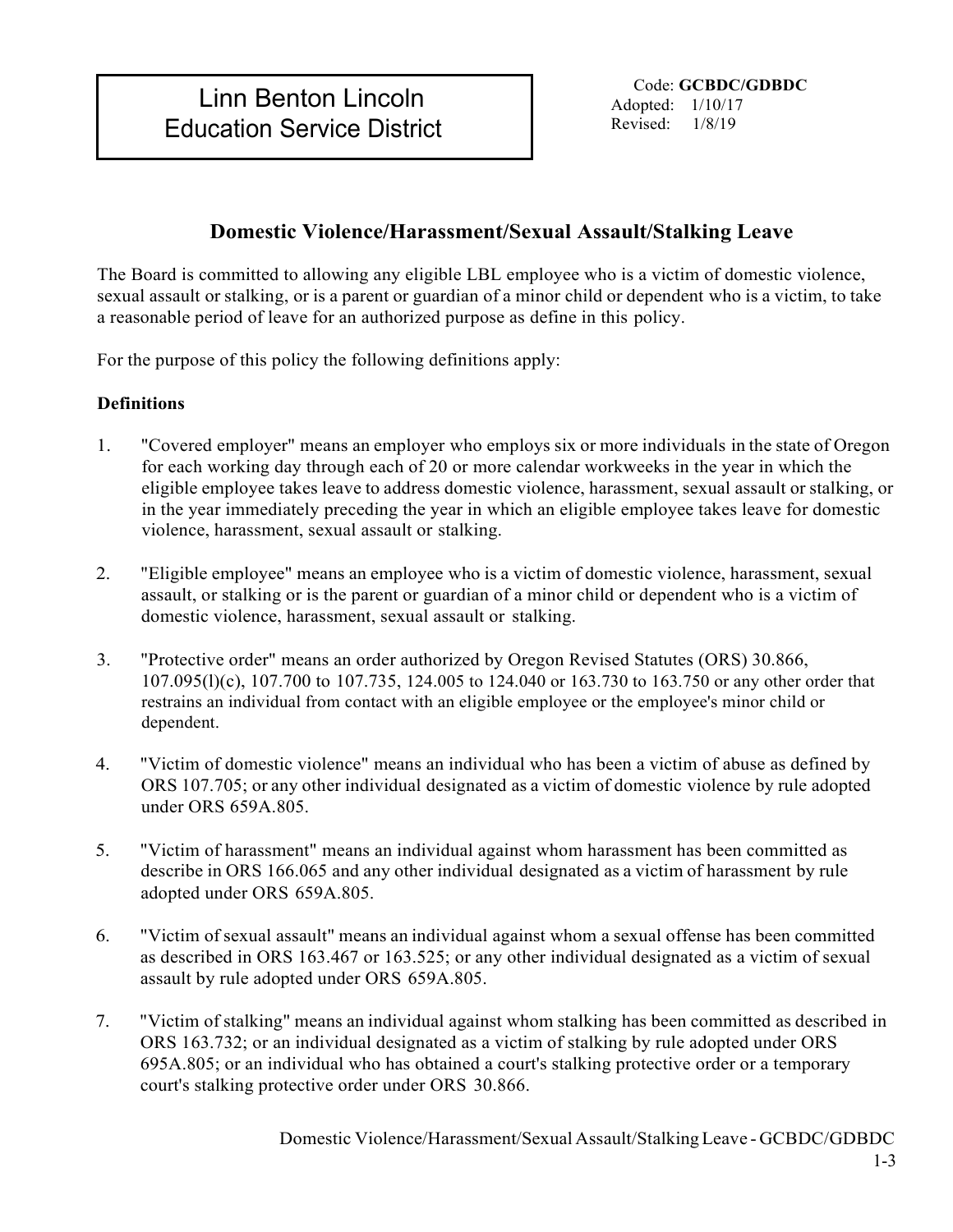8. "Victim services provider" means a prosecutor-based victim assistance program or a nonprofit program offering safety planning, counseling, support or advocacy related to domestic violence, harassment, sexual assault or stalking.

An ESD (covered employer) shall allow an (eligible) employee to take reasonable leave for any of the following reasons:

- 1. To seek legal or law enforcement assistance or remedies to ensure the health and safety of the employee or the employee's minor child or dependent, including preparing for and participating in protective order proceedings or other civil or criminal legal proceedings related to domestic violence, harassment, sexual assault or stalking;
- 2. To seek medical treatment for or to recover from injuries caused by domestic violence or sexual assault to or harassment or stalking of the eligible employee or the employee's minor child or dependent;
- 3. To obtain or assist a minor child or dependent in obtaining counseling from a licensed mental health professional related to an experience of domestic violence, harassment, sexual assault or stalking;
- 4. To obtain services from a victim services provider for the eligible employee or the employee's minor child or dependent;
- 5. To relocate or take steps to secure an existing home to ensure health and safety of the eligible employee or the employee's minor child/dependent.

The ESD may limit the amount of leave, if the employee's leave creates an undo hardship on the ESD.

The ESD shall not deny leave to an employee or discharge, threaten to discharge, demote, suspend or in any manner discriminate or retaliate against an employee with regards to promotion, compensation or other terms, conditions or privileges of employment as a result of taking such leave.

The employee shall give the ESD reasonable advanced notice of the employee's intent to take leave unless giving advance notice is not feasible.

The ESD may require the employee to provide certification that:

- 1. The employee or minor child/dependent is a victim of domestic violence, harassment, sexual assault or stalking; and
- 2. The leave is taken for one of the identified purposes in this policy.

Sufficient certification includes:

1. A copy of a report from law enforcement indicating the employee or child/dependent was a victim of domestic violence, harassment, sexual assault or stalking.